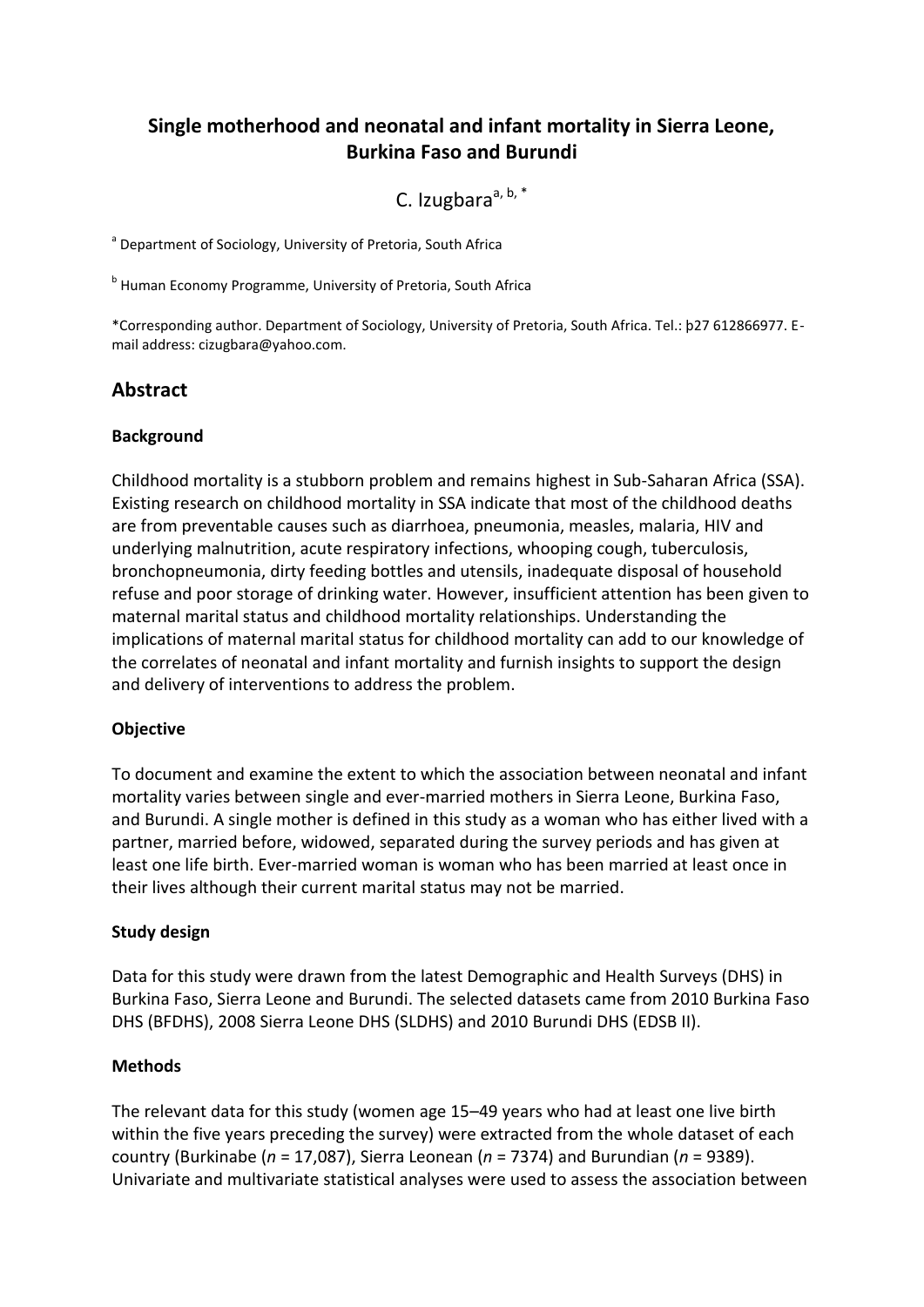neonatal and infant mortality and maternal marital status. All data were analysed using STATA Version 11.

#### **Results**

The multivariate logistic regression analyses yielded significantly increased risk of neonatal and infant mortality among single mothers.

#### **Conclusions**

Neonates and infants of single mothers are at increased risk of neonatal and infant mortality compared to those of ever-married women.

#### **Keywords**

Single motherhood; Neonatal and infant mortality; Sierra Leone; Burkina Faso, and Burundi

### **Introduction**

Childhood mortality is a stubborn problem and remains highest in Sub-Saharan Africa  $(SSA).$ <sup>1 and 2</sup> In 2013, the childhood mortality rate in SSA was 92 deaths per 1000 live births, more than 15 times the average rate in developed nations (6 deaths per 1000 live births).<sup>12</sup> Analyses of recent trends however show that SSA is making progress in slowing down childhood mortality rates. For instance, average annual rate of reduction in childhood mortality has accelerated from 1.2% a year over 1990–1995 to 3.9% over 2005–2012.<sup>1 and 12</sup> Apparently, much has been achieved in improving child survival in SSA but definitely much remains to be done.

A review of literature on childhood mortality in SSA indicate that most of the childhood deaths are from preventable causes such as diarrhoea,<sup>3</sup> pneumonia, measles, malaria,<sup>4</sup> HIV and underlying malnutrition,<sup>5</sup> acute respiratory infections,<sup>6 and 7</sup> whooping cough, tuberculosis,<sup>8</sup> bronchopneumonia,<sup>4</sup> dirty feeding bottles and utensils, inadequate disposal of household refuse and poor storage of drinking water.<sup>9</sup> Mounting evidence has also shown that childhood mortality rates vary by socio-economic and bio-demographic characteristics. For instance, women with low or no education;<sup>13 and 14</sup> women in lower wealth quintile;<sup>1 and 15</sup> women who reside in rural areas;<sup>1 and 16</sup> women who have poor or no access to electricity;<sup>17 and 18</sup> women who delay initiation of breastfeeding;<sup>19 and 20</sup> women who did not complete child immunization;<sup>21</sup> women who use illicit substances during pregnancy;<sup>22</sup> women who are indigenous religious worshippers; and older fathers tend to have higher childhood mortality.<sup>1 and 23</sup>

In other studies birth intervals, mother's age at birth, number of living children, sex of the child and unintended births are significantly associated with infant and neonatal mortality.<sup>1</sup>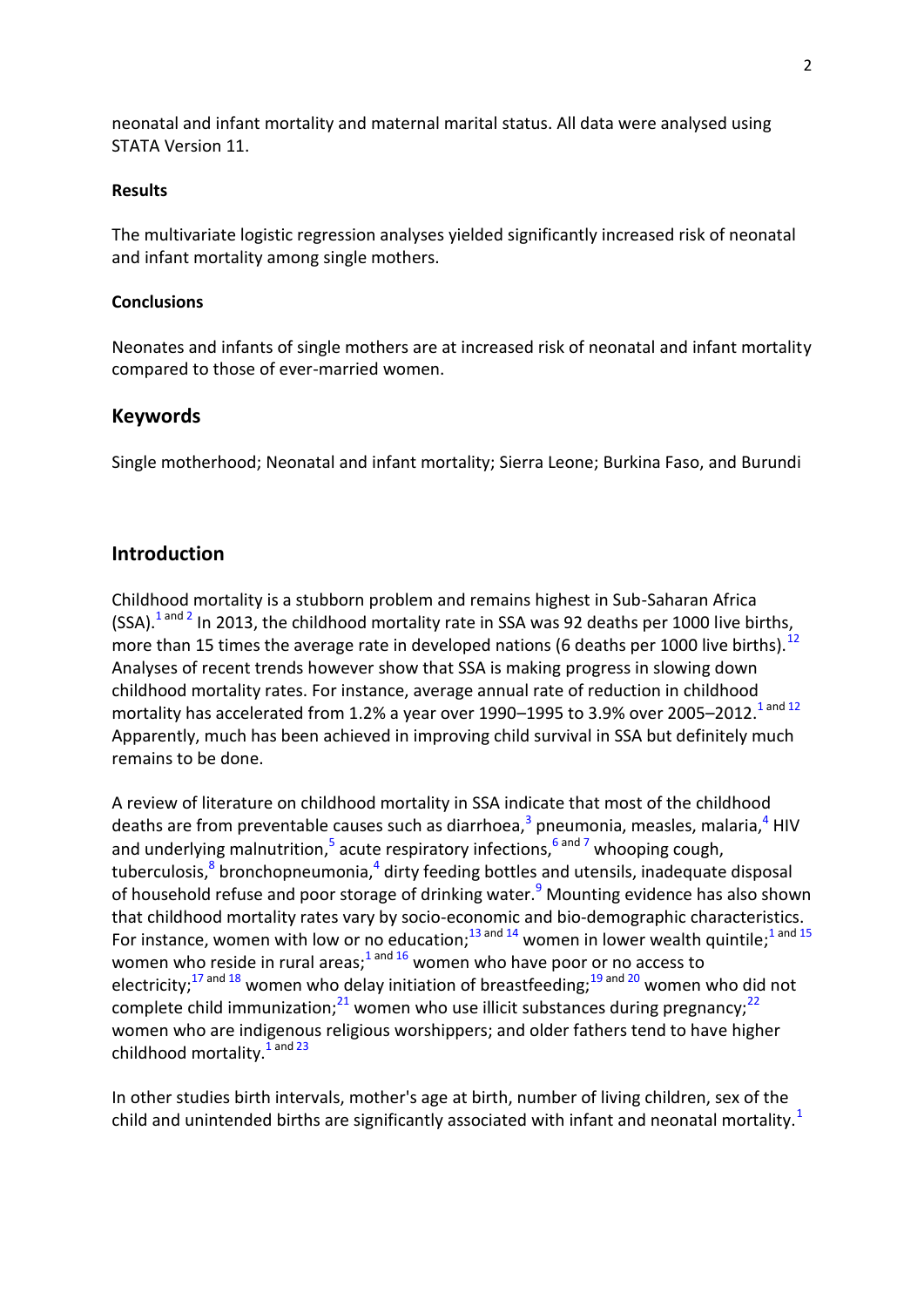Some other researchers examined the interaction between intimate partner violence and childhood mortality.<sup>24</sup> In such studies, $^{25}$  it was observed that infant and neonatal mortality was greater among children whose mothers experienced intimate partner violence versus those whose mothers did not experience intimate partner violence. The primary explanation of the influence of violence against women on the risk of neonatal and infant mortality is the possible constraining effect of such violence upon women's ability to physically and emotionally care and provide for their children's basic needs.<sup>26</sup>

Little is known about maternal marital status and early children health outcome relationships. In the available literature, single mothers are seen as a sociodemographic risk factor associated with smoking during pregnancy, and maternal depression.<sup>27</sup> Children of single mothers fare worse with respect to cognitive development,  $28$  educational outcomes,  $29$ and behavioural adjustment.<sup>30</sup> In Kenya,  $31$  it was found that children of never-married and formerly married women had higher rates of wasting and were less likely to receive a complete course of polio vaccination.

Most studies have been unable to distinguish cohabiting mothers from married mothers, for instance, in a study of smoking during pregnancy in Sweden, $32$  the authors grouped married and cohabiting mothers together. Other studies used indicators of female-headed households as a measure of maternal marital status.<sup>33</sup> However, female household heads and single mothers differ in important ways. $34$  For example, measures of female-headed households generally does not capture what Buvinic and Gupta called 'subfamilies',  $35$  which are made up of single mothers and their children who live within male-headed households. Lastly, a large portion of female-headed households in some countries consist of married women with migrant husbands who send their families substantial remittances.<sup>36</sup> Put simply, a single mother family is where a woman who has had at least one dependent child and is living alone without a partner.<sup>37</sup> Never with a partner, married before, widowed, separated and living with at least one dependent child is the core basis in the definition of single mother family.<sup>38</sup> These data limitations may partially or fully explain the surprisingly weak and inconsistent evidence that children living in female-headed households suffer from poorer health than children living in male-headed households. $<sup>1</sup>$ </sup>

There are limited studies that have examined the relationship between single motherhood and neonatal and infant mortality in Africa. As a result, precious little is known about whether mortality rates among children aged <1 year of single mothers differ. For example, we do not know whether or to what extent differences in neonatal and infant mortality rates exist between ever-married and single mothers. The Child Health Epidemiology Reference Group estimated that 40.3% of 7.6 million childhood deaths in 2010 (3.1 million deaths) occurred in children aged >1 year.<sup>39</sup> In all, conclusive evidence shows however that early childhood health is the most important phase in life which determines the quality of health, well-being, learning and behaviour across the life span. It is a period of great opportunity, but also of great vulnerability to negative influences.<sup>12</sup> Studies also show that scores of the health and well-being problems we see in adults such as obesity and its associations such as diabetes and heart disease, mental health problems, criminality, family violence, poor literacy, unemployment and welfare dependency have their origins in pathways that begin much earlier in life, often in early childhood.<sup>40</sup> However, this does not mean that what happens in early childhood invariably determines later development; but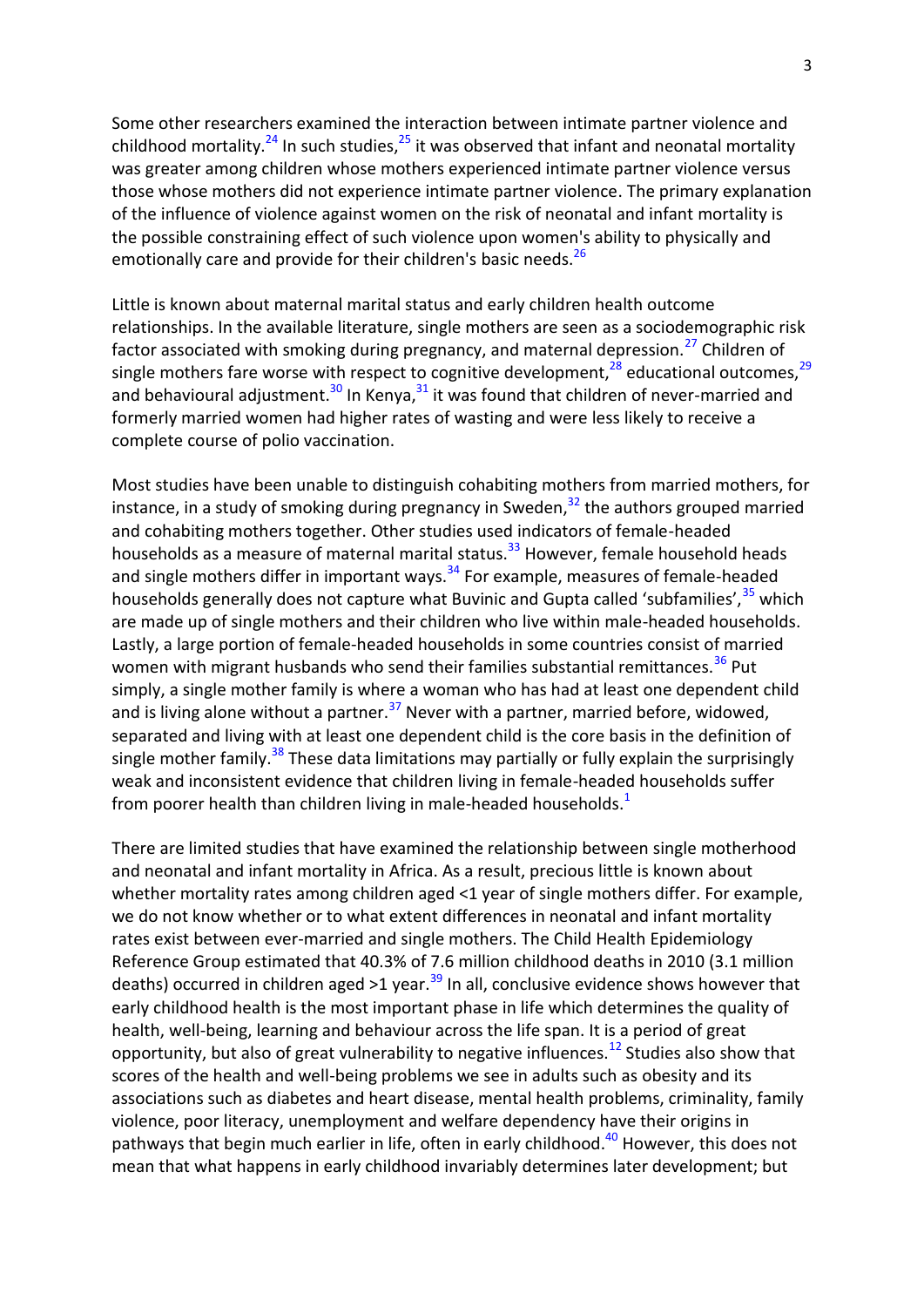rather early experiences set children on developmental paths that become progressively more difficult to modify as they get older. $41$  This paper aims to document and examine the extent to which the association between neonatal and infant mortality varies between single and ever-married mothers in Sierra Leone, Burkina Faso and Burundi.

### **Methods**

Data for this study are drawn from the latest Demographic and Health Surveys (DHS) in Burkina Faso, Sierra Leone and Burundi. The selected datasets came from 2010 Burkina Faso DHS (BFDHS), 2008 Sierra Leone DHS (SLDHS) and 2010 Burundi DHS (EDSB II). The selected datasets are the most recent and comprehensive of all the demographic and health surveys conducted in the selected countries. The Demographic and Health Surveys are routinely conducted by Measure DHS in several countries using similar methodology. Primary sampling unit (PSU) is regarded in the DHS as a cluster and this is defined on the basis of Enumeration Areas (EAs). Under the DHS programme, samples for the selected surveys were drawn using stratified two-stage cluster design consisting of 574 clusters in Burkina Faso, 336 clusters in Sierra Leone, and 376 clusters in Burundi.

Nationally representative households were selected in each country and all women age 15– 49 years in those households were interviewed. The relevant data for this study (women age 15–49 years who had at least one live birth within the five years preceding the survey) were extracted from the whole dataset of each country. Burkinabe (*n* = 17,087), Sierra Leonean (*n* = 7374) and Burundian (*n* = 9389). Births recode data of the Demographic and Health Survey was utilized for each of the three countries. Multiple births were excluded from the present analysis. Weighting factors were applied in the analysis to adjust for oversampling or under sampling of some locations in the selected countries. The outcome variables for this study are neonatal and infant mortality. The outcome variables were measured as the duration of survival since birth in months. The children's survival status and the age at death in months (if the child had died) or the last month they were known to be alive (if child was still living at the time of the survey) were combined to generate the outcome variables. Children known to have died (i.e. non-censored observation) were regarded as the cases, whereas children who were still alive at the time of the survey were treated as rightcensored. Right censoring occurs when a subject leaves the study before an event occurs, or the study ends before the event has occurred <sup>42</sup>

The key explanatory variable in this study is single motherhood – categorized as (1) YES (2) NO. Adjustments were also made in the analysis for the effects of characteristics that are established in the literature as important predictors of neonatal and infant mortality in the developing societies. These include maternal education [categorized as (1) none, (2) primary, (3) secondary or higher]; wealth index [grouped as (1) low, (2) middle, (3) high]; place of residence [categorized as (1) urban, (2) rural]; number of living children [categorized as (1) 0–5, (2) 6 and above]; number of children ever born [categorized as (1) 0–4, (2) 5–9, (3) 10 and above]; and maternal age at childbirth [grouped as (1) 15–24 years, (2) 25–34 years, (3) 35–49 years].  $43$ 

Data analysis and management in this study was done using Stata version 11. Bivariate associations were used to examine the association between the independent socio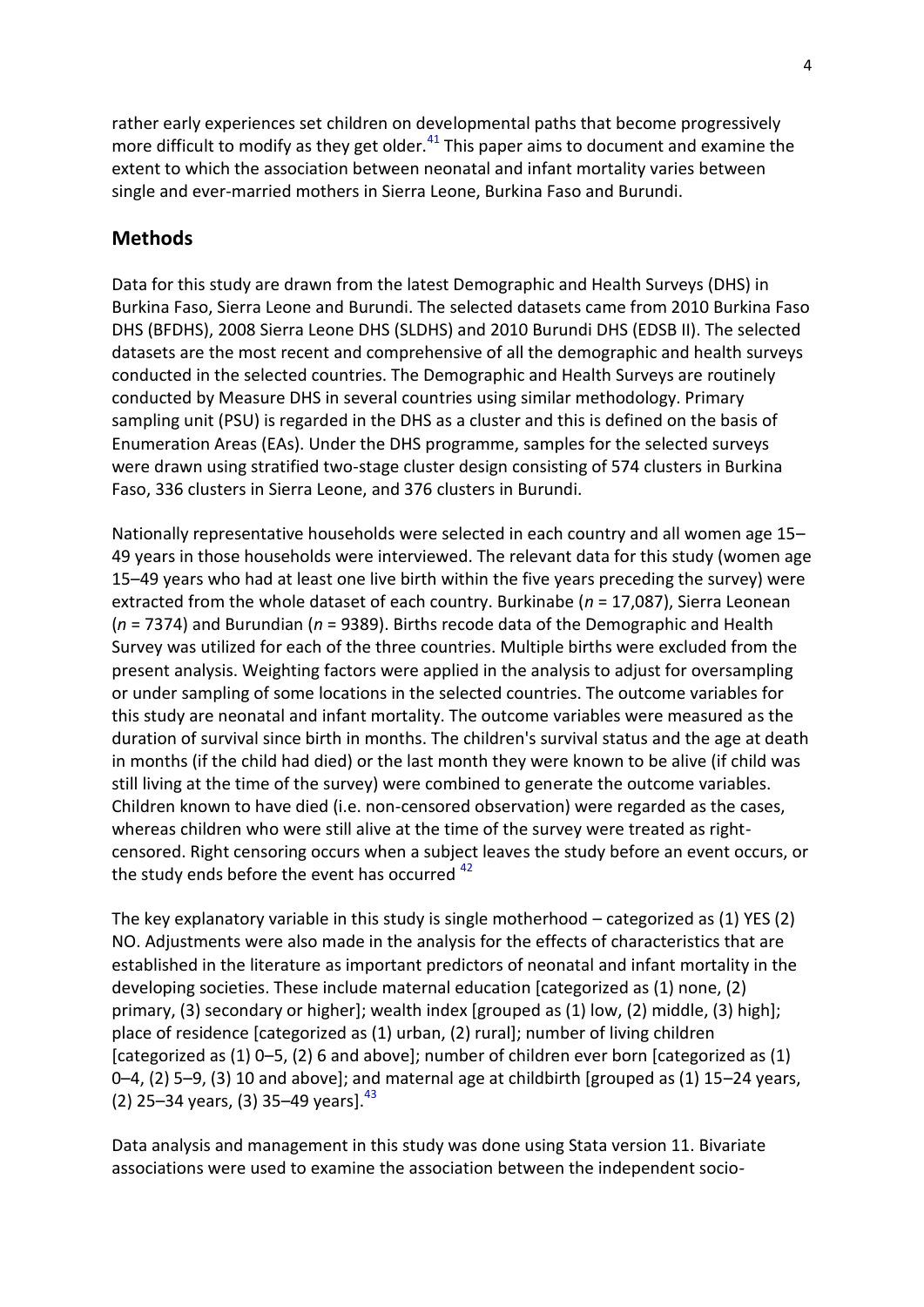economic and demographic variables and the dependent variable, single motherhood. In order to examine such an association, Pearson Chi-squared test assisted in identifying factors that are significantly associated with single motherhood. The final stage of the analysis is multivariate analysis which yielded odds ratio. The binary logistic regression model was used in this study because the outcome variables are dichotomous or binary, neonatal and infant mortality coded as 0 (Dead) and 1 (Alive) respectively. A single mother is defined in this study as a woman who has either lived with a partner, married before, widowed, separated during the survey periods and has given at least one life live birth.<sup>10</sup> Ever-marred woman is woman who has been married at least once in their lives although their current marital status may not be married at the time of the survey.<sup>11</sup> Neonatal mortality is defined as a death during the first 28 days of life (0–27 days).<sup>44</sup> Infant mortality is defined as the death of a child less than one year of age. $^{44}$  Odds ratio (OR) is defined as the measure of association between an exposure and an outcome. It represents the odds that an outcome will occur given a particular exposure, compared to the odds of the outcome occurring in the absence of that exposure.<sup>45</sup>

# **Results**

In Table 1 (bivariate analyses of neonatal, infant mortality and Burkinabe women marital status and sociodemographic characteristics), using marital status as the dependent variable, neonatal and infant mortality were significantly associated with marital status. Single mothers were 4.4 times more likely to report neonatal deaths compared to evermarried women (OR 4.4, 95% CI 2.701–7.221). With regard to infant mortality, single mothers were 3.7 times more likely than ever-married women to experience infant mortality (OR 3.7, 95% CI 2.714–5.1436). Place or region of residence is significantly associated with neonatal and infant mortality. There were more neonatal and infant mortalities among mothers in the rural areas than in urban areas in Burkina Faso (Table 1).

With regard to number of living children, mothers with six or more children were more likely to have their neonates and infants die (Table 1).

Household wealth index was significantly associated with neonatal and infant mortality. Mothers from rich households were 47 times less likely to have their neonates and infants die (Table 1). A woman's age, numbers of children ever-born, her educational level were significantly associated with neonatal and infant mortality. Burkinabe women with secondary or higher education were 27 times less likely to have their neonatal and infant die compared to the reference group category (Table 1).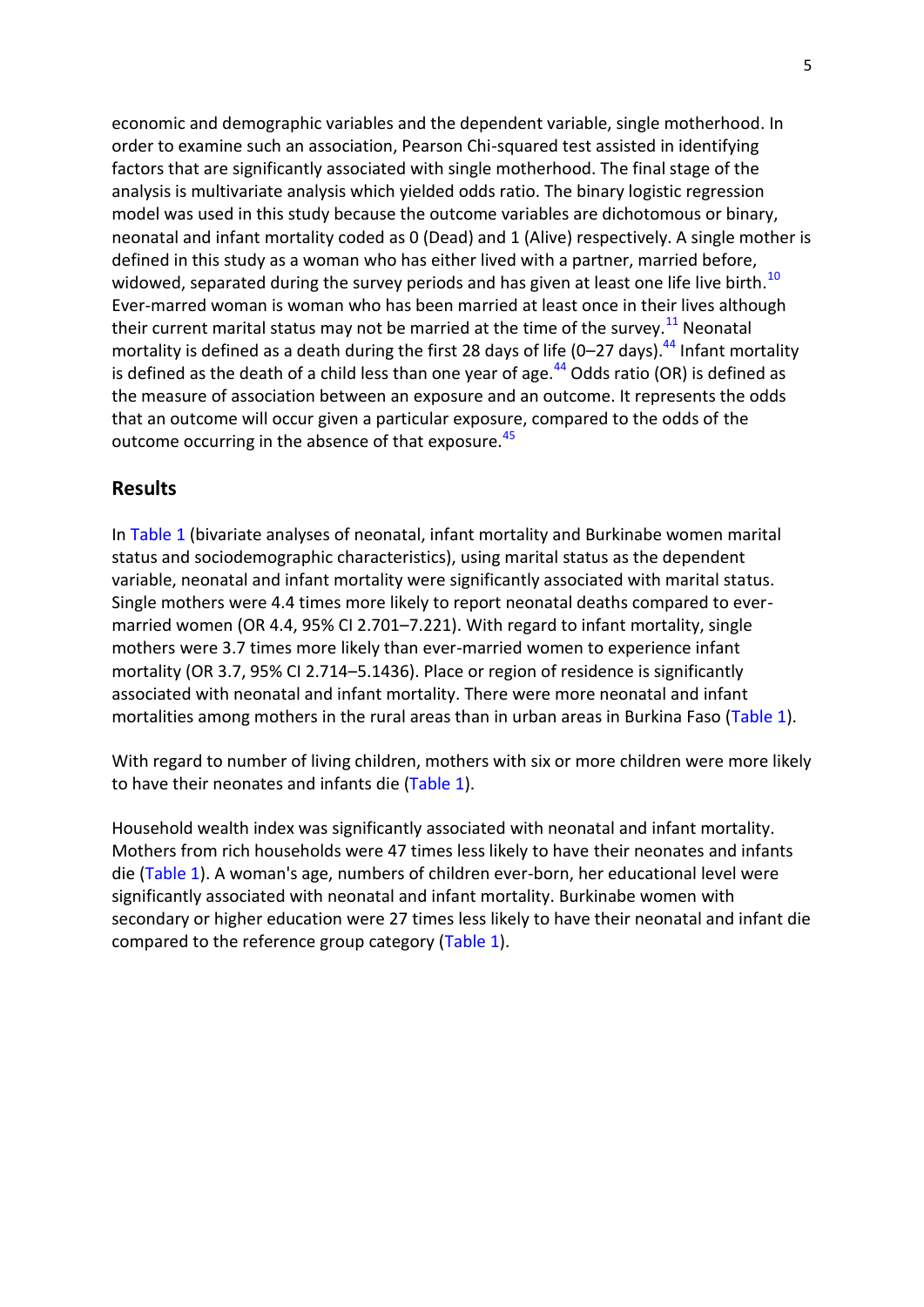**Table 1**. Bivariate analyses of neonatal, infant mortality and Burkinabe women marital status and sociodemographic characteristics.

|                                     | Total number of women (17,086)<br><b>Marital status</b><br><b>Odds</b> |                                                           |              | 95% CI             |                     |
|-------------------------------------|------------------------------------------------------------------------|-----------------------------------------------------------|--------------|--------------------|---------------------|
| Characteristic                      | <b>Single mothers</b><br>$(n = 3694)$ percent                          | <b>Currently married women</b><br>$(n = 13, 392)$ percent | ratio        |                    |                     |
| Neonatal births***                  |                                                                        |                                                           |              |                    |                     |
| Alive                               | 21.89                                                                  | 78.11                                                     | $\mathbf{1}$ |                    |                     |
| Dead                                | 5.59                                                                   | 94.41                                                     | 4.4          | 2.701648 7.221006  |                     |
| Infant Births***                    |                                                                        |                                                           |              |                    |                     |
| Alive                               | 22.13                                                                  | 77.87                                                     | $\mathbf{1}$ |                    |                     |
| Dead                                | 7.07                                                                   | 92.93                                                     | 3.7          | 2.714132 5.143623  |                     |
| Women's age in years****            |                                                                        |                                                           |              |                    |                     |
| $15 - 24$                           | 45.82                                                                  | 54.18                                                     | $\mathbf{1}$ |                    |                     |
| $25 - 34$                           | 5.92                                                                   | 94.08                                                     | 13           | 11.90174 15.18451  |                     |
| $35 - 49$                           | 6.98                                                                   | 93.02                                                     | 11           | 9.999306           | 12.6956             |
| <b>Women's Educational Level***</b> |                                                                        |                                                           |              |                    |                     |
| No education                        | 12.55                                                                  | 87.45                                                     | $\mathbf{1}$ |                    |                     |
| Primary                             | 46.38                                                                  | 53.62                                                     | 16           |                    | 0.1533076 0.1795539 |
| Secondary/Higher 34.48              |                                                                        | 65.52                                                     | 27           |                    | 0.1852949 0.4014029 |
| Socio-economic Status***            |                                                                        |                                                           |              |                    |                     |
| Poor                                | 16.42                                                                  | 83.58                                                     | $\mathbf{1}$ |                    |                     |
| Moderate                            | 14.58                                                                  | 85.42                                                     | 1.1          | 1.019568 1.29973   |                     |
| Rich                                | 29.13                                                                  | 70.87                                                     | 47           |                    | 0.4278216 0.5337898 |
| No. of living children***           |                                                                        |                                                           |              |                    |                     |
| $0 - 5$                             | 24.55                                                                  | 75.45                                                     | $\mathbf{1}$ |                    |                     |
| 6 & Above                           | 4.09                                                                   | 95.91                                                     | 7.6          | 6.220111 9.347222  |                     |
| No. of children Even born***        |                                                                        |                                                           |              |                    |                     |
| $0 - 4$                             | 6.44                                                                   | 93.56                                                     | $\mathbf{1}$ |                    |                     |
| $5 - 9$                             | 4.43                                                                   | 95.57                                                     | 1.4          | 1.263889 1.744539  |                     |
| $10 - 14$                           | 4.75                                                                   | 95.25                                                     | 1.3          | 0.8631875 2.207986 |                     |
| Place of Residence***               |                                                                        |                                                           |              |                    |                     |
| Urban                               | 11.62                                                                  | 88.38                                                     | $\mathbf{1}$ |                    |                     |
| Rural                               | 3.46                                                                   | 96.54                                                     | 3.6          | 3.159015 4.26458   |                     |
|                                     |                                                                        |                                                           |              |                    |                     |

Source: Calculated from the 2010 Burkina Faso Demographic and Health Survey \**P* < 0.05. \*\*\* = statistically highly significant.

As shown in Table 2 (bivariate analyses of neonatal, infant mortality and Burundian women marital status and sociodemographic characteristics), neonatal and infant mortality were significantly associated with marital status. Burundian single mothers were more likely to experience neonatal and infant mortality compared to their ever-married counterparts (OR 3.8, 95% CI 2.427–5.9848) and (OR 2.9, 95% CI 2.175–3.933). Regarding place or region of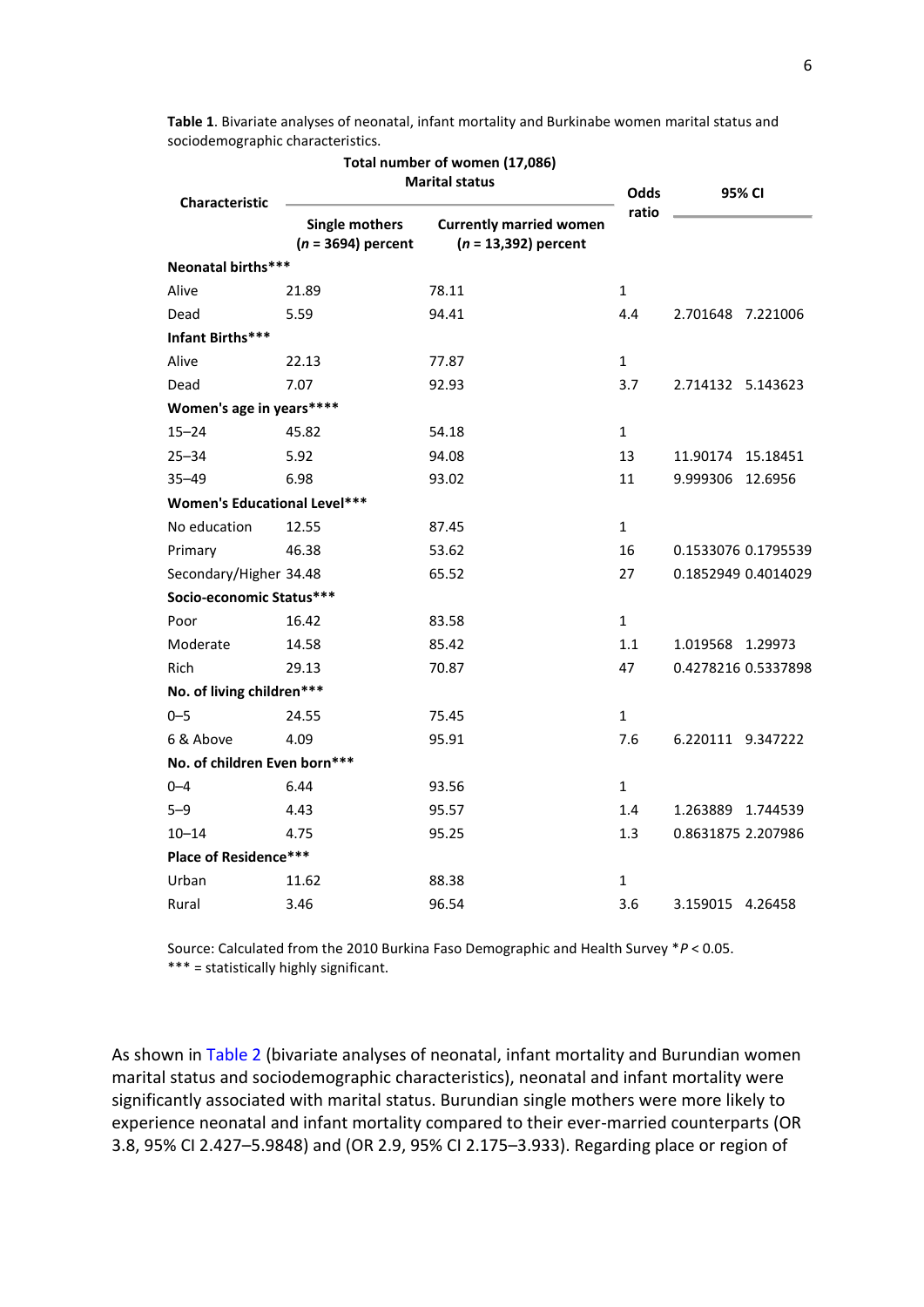residence, neonatal and infant mortality was greater in urban areas than in rural areas (Table 2).

**Table 2**. Bivariate analyses of neonatal, infant mortality and Burundian women marital status and sociodemographic characteristics.

|                                     | Total number of women (9389)<br><b>Marital status</b> |                                                        | <b>Odds</b>  | 95% CI            |                     |
|-------------------------------------|-------------------------------------------------------|--------------------------------------------------------|--------------|-------------------|---------------------|
| Characteristic                      | Single mothers<br>$(n = 4128)$ percent                | <b>Currently married women</b><br>$(n = 5261)$ percent | ratio        |                   |                     |
| Neonatal births***                  |                                                       |                                                        |              |                   |                     |
| Alive                               | 44.35                                                 | 55.65                                                  | $\mathbf{1}$ |                   |                     |
| Dead                                | 17.29                                                 | 82.71                                                  | 3.8          | 2.42727           | 5.984872            |
| Infant Births***                    |                                                       |                                                        |              |                   |                     |
| Alive                               | 44.61                                                 | 55.39                                                  | 1            |                   |                     |
| Dead                                | 21.59                                                 | 78.41                                                  | 2.9          | 2.175612 3.933156 |                     |
| Women's age in years****            |                                                       |                                                        |              |                   |                     |
| $15 - 24$                           | 71.02                                                 | 28.98                                                  | 1            |                   |                     |
| $25 - 34$                           | 20.64                                                 | 79.36                                                  | 3.4          | 8.40438           | 10.57363            |
| $35 - 49$                           | 23.00                                                 | 77.00                                                  | 5.2          | 7.318242 9.204597 |                     |
| <b>Women's Educational Level***</b> |                                                       |                                                        |              |                   |                     |
| No education                        | 30.32                                                 | 69.68                                                  | 1            |                   |                     |
| Primary                             | 53.66                                                 | 46.34                                                  | 3.7          |                   | 0.3443516 0.4099608 |
| Secondary/Higher 44.30              |                                                       | 55.70                                                  | 5.4          |                   | 0.3966444 0.7542746 |
| Socio-economic Status***            |                                                       |                                                        |              |                   |                     |
| Poor                                | 43.06                                                 | 56.94                                                  | $\mathbf{1}$ |                   |                     |
| Moderate                            | 40.50                                                 | 59.50                                                  | 1.1          | 987001            | 1.250537            |
| Rich                                | 47.00                                                 | 53.00                                                  | 4.5          |                   | 0.7614117 0.9548276 |
| No of living children***            |                                                       |                                                        |              |                   |                     |
| $0 - 5$                             | 48.11                                                 | 51.89                                                  | $\mathbf{1}$ |                   |                     |
| 6 & Above                           | 11.08                                                 | 88.92                                                  | 7.4          | 6.100432 9.07391  |                     |
| No of children Even born***         |                                                       |                                                        |              |                   |                     |
| $0 - 4$                             | 18.68                                                 | 81.32                                                  | $\mathbf{1}$ |                   |                     |
| $5 - 9$                             | 14.63                                                 | 85.37                                                  | 1.3          | 1.158651          | 1.552171            |
| $10 - 14$                           | 10.50                                                 | 89.50                                                  | 1.9          | 1.23655           | 3.101414            |
| Place of Residence***               |                                                       |                                                        |              |                   |                     |
| Urban                               | 24.89                                                 | 75.11                                                  | 1            |                   |                     |
| Rural                               | 15.02                                                 | 84.98                                                  | 1.8          | 1.605891 2.188822 |                     |

Source: Calculated from the 2010 Burundi Demographic and Health Survey: \**P* < 0.05. \*\*\* = statistically highly significant.

With regard to education attainment, Burundian women with secondary or higher education were 54 times less likely to have their neonate and infants die compared to the reference group category (Table 2). Number of living children and children ever-born, and household wealth index are significantly associated with marital status (Table 2).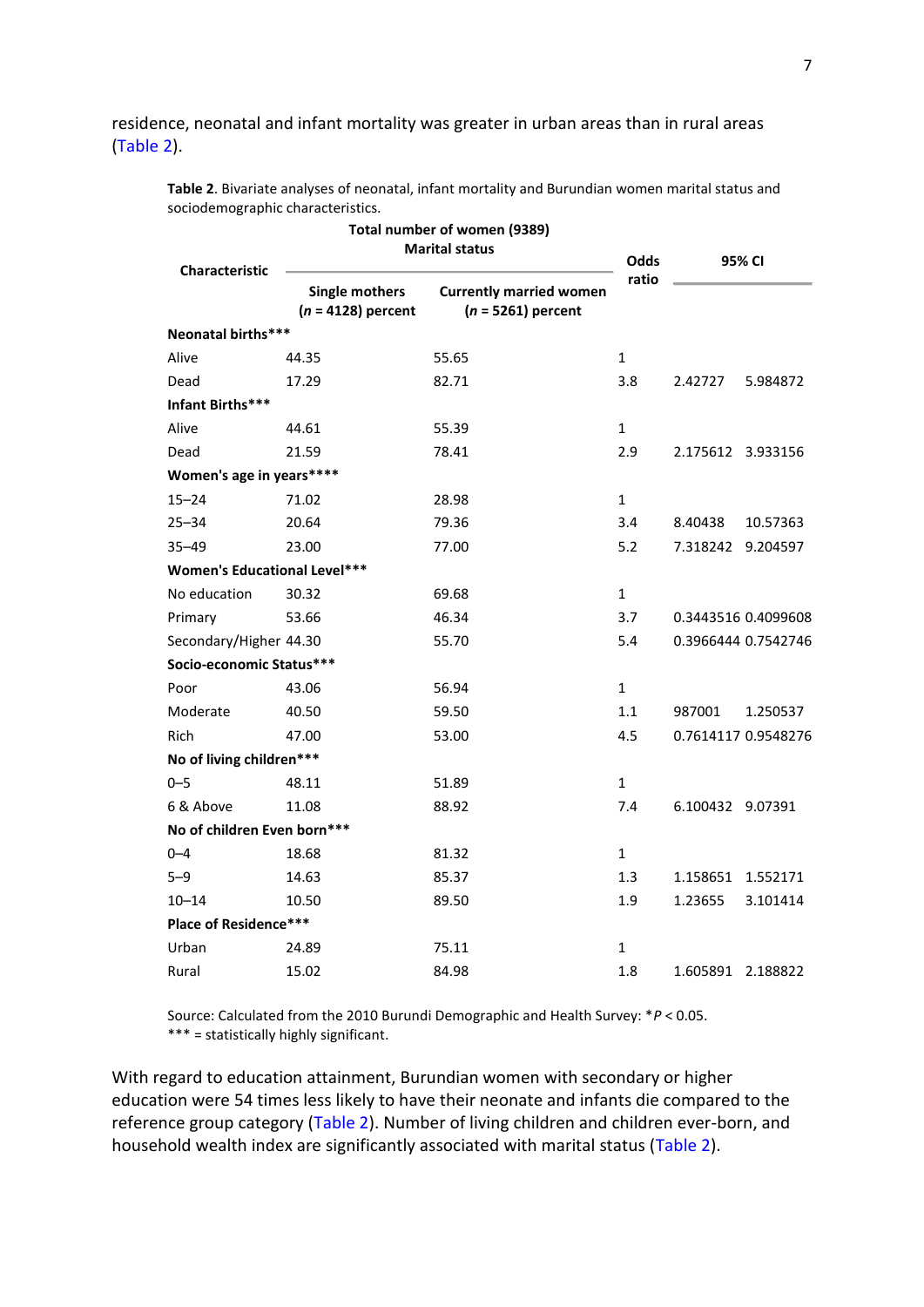From Table 3 (bivariate analyses of neonatal, infant mortality and Sierra Leonean women marital status and sociodemographic characteristics), only infant mortality is significantly associated with marital status. Single mothers were 1.5 times more likely to have a child die as an infant compared to ever-married women (95% CI 1.195–1.9727).

|                                     | Total number of women (7374)<br><b>Marital status</b> |                                                        | Odds         | 95% CI              |          |
|-------------------------------------|-------------------------------------------------------|--------------------------------------------------------|--------------|---------------------|----------|
| <b>Characteristic</b>               | <b>Single Mothers</b><br>$(n = 2001)$ percent         | <b>Currently married women</b><br>$(n = 5373)$ percent | ratio        |                     |          |
| Infant Births***                    |                                                       |                                                        |              |                     |          |
| Alive                               | 27.56                                                 | 72.44                                                  | $\mathbf{1}$ |                     |          |
| Dead                                | 19.85                                                 | 80.15                                                  | 1.5          | 1.19571             | 1.972746 |
| Women's age in years****            |                                                       |                                                        |              |                     |          |
| $15 - 24$                           | 54.31                                                 | 45.69                                                  | $\mathbf{1}$ |                     |          |
| $25 - 34$                           | 13.92                                                 | 86.08                                                  | 7.3          | 6.41913             | 8.421234 |
| $35 - 49$                           | 13.12                                                 | 86.88                                                  | 7.8          | 6.8092              | 9.106861 |
| <b>Women's Educational Level***</b> |                                                       |                                                        |              |                     |          |
| No education                        | 12.87                                                 | 87.13                                                  | $\mathbf{1}$ |                     |          |
| Primary                             | 51.13                                                 | 48.87                                                  | 1.3          | 0.1256769 0.1584647 |          |
| Secondary/Higher 48.28              |                                                       | 51.72                                                  | 1.5          | 0.1185608 0.2111093 |          |
| Socio-economic Status***            |                                                       |                                                        |              |                     |          |
| Poor                                | 15.04                                                 | 84.96                                                  | $\mathbf{1}$ |                     |          |
| Moderate                            | 18.33                                                 | 81.67                                                  | 3.6          | 0.6581513 0.9456303 |          |
| Rich                                | 38.05                                                 | 61.95                                                  | 4.5          | 0.2443312 0.3401329 |          |
| No of living children***            |                                                       |                                                        |              |                     |          |
| $0 - 5$                             | 28.79                                                 | 71.21                                                  | $\mathbf{1}$ |                     |          |
| 6 & Above                           | 8.14                                                  | 91.86                                                  | 4.5          | 3.382376 6.160623   |          |
| No of children Even born***         |                                                       |                                                        |              |                     |          |
| $0 - 4$                             | 16.99                                                 | 83.01                                                  | $\mathbf{1}$ |                     |          |
| $5 - 9$                             | 10.24                                                 | 89.76                                                  | 1.7          | 1.50101             | 2.144194 |
| $10 - 14$                           | 10.78                                                 | 89.22                                                  | 1.9          | 0.9010126 3.182288  |          |
| Place of Residence***               |                                                       |                                                        |              |                     |          |
| Urban                               | 22.96                                                 | 77.04                                                  | $\mathbf{1}$ |                     |          |
| Rural                               | 10.00                                                 | 90.00                                                  | 2.6          | 2.31721             | 3.105129 |

**Table 3.** Bivariate analyses of neonatal, infant mortality and Sierra Leonean women marital status and sociodemographic characteristics.

Source: Calculated from the 2010 Sierra Leone Demographic and Health Survey: \**P* < 0.05. \*\*\* = statistically highly significant.

Sierra Leonean women with higher education were more likely to have their neonates and infants survive compared to the reference group category. With regard to age, the more advanced in age a woman is, the more likely for her to have her neonate and infant die.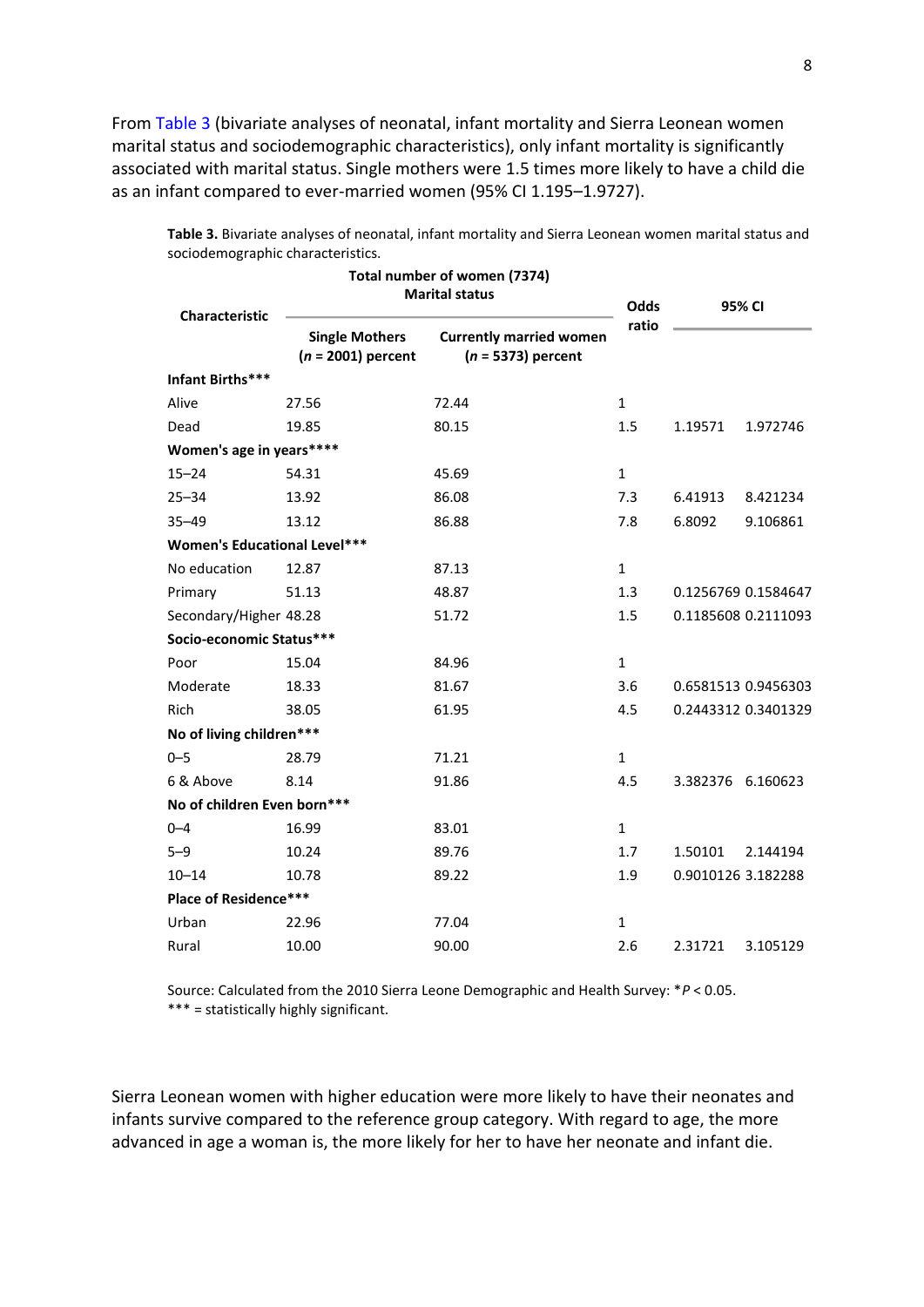Sierra Leonean women from rich households were 28 times more likely to have their neonates and infants survive compared to the reference group category (Table 3).

In Table 4 (adjusted odds ratios from logistic regression of neonatal, infant mortality and Burkinabe women marital status), a further in-depth statistical analyses using multivariate logistic regression found infant and neonatal mortality significantly associated with Burkinabe women marital status. Burkinabe single mothers were 1.3 times more likely to have their child die as a neonate compared to their married counterpart. With regard to infant mortality, Burkinabe single mothers were 3.2 times likely to have their child die as an infant compared to their ever-married counterparts.

**Table 4**. Adjusted odds ratios from logistics regression of neonatal, infant mortality and Burkinabe women marital status.

| <b>Characteristics Odds ratio</b> |     | 95% CI             |  |  |
|-----------------------------------|-----|--------------------|--|--|
| Neonatal mortality***             |     |                    |  |  |
| Alive                             | 1   |                    |  |  |
| Dead                              | 1.3 | 0.7333474 2.657945 |  |  |
| Infant Mortality***               |     |                    |  |  |
| Alive                             | 1   |                    |  |  |
| Dead                              | 3.2 | 2.110672 4.879617  |  |  |
|                                   |     |                    |  |  |

Source: Calculated from the 2010 Burkina Faso Demographic and Health Survey: \**P* < 0.05. \*\*\* = statistically highly significant.

As shown in Table 5 (adjusted odds ratios from logistic regression of Burkinabe women marital status and their sociodemographic characteristics), the logistic regression model for Burkinabe women marital status and their sociodemographic characteristics, women's age, educational attainment, socio-economic status, number of living children and number of children ever-born and place or region of residence were significantly associated with neonatal and infant mortality. Women who had more than five children had more likelihood of having their neonates and infants die compared to mothers with fewer children. Considering household wealth index, mothers who belonged to rich households were 1.6 times more likely to have their neonates and infants survive compared to mothers who are from poor households.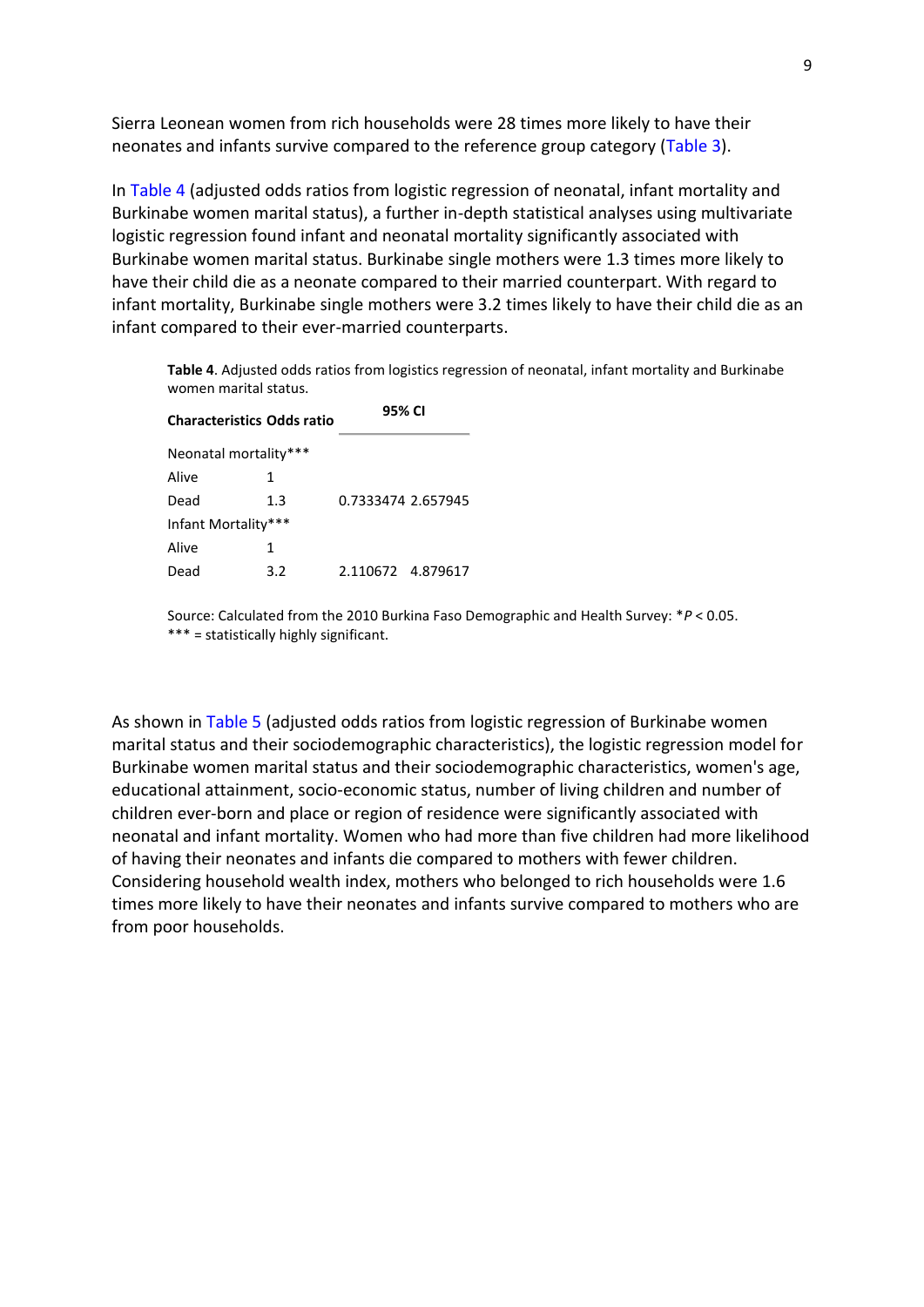**Table 5.** Adjusted odds ratios from logistics regression of neonatal, infant mortality and Burkinabe women sociodemographic characteristics.

| <b>Characteristics Odds ratio</b>   |                  | 95% CI             |                     |  |  |  |
|-------------------------------------|------------------|--------------------|---------------------|--|--|--|
| Women's age in years****            |                  |                    |                     |  |  |  |
| $15 - 24$                           | 1                |                    |                     |  |  |  |
| $25 - 34$                           | 1.8              | 1.464541 2.218048  |                     |  |  |  |
| $35 - 49$                           | 6.5              |                    | 0.516416 0.8193587  |  |  |  |
| <b>Women's Educational Level***</b> |                  |                    |                     |  |  |  |
| No education                        | 1                |                    |                     |  |  |  |
| Primary                             | 3.5              |                    | 0.3794081 0.5449254 |  |  |  |
| Secondary/Higher 4.8                |                  | 0.5645698 5.998487 |                     |  |  |  |
| Socio-economic Status***            |                  |                    |                     |  |  |  |
| Poor                                | 1                |                    |                     |  |  |  |
| Moderate                            | 1.7              | 1.319397 2.134004  |                     |  |  |  |
| Rich                                | $2.3\phantom{0}$ | 1.212985 2.015401  |                     |  |  |  |
| No of living children***            |                  |                    |                     |  |  |  |
| $0 - 5$                             | 1                |                    |                     |  |  |  |
| 6 & Above                           | $1.3\,$          | 1.039701 1.794743  |                     |  |  |  |
| No of children Even born***         |                  |                    |                     |  |  |  |
| $0 - 4$                             | 1                |                    |                     |  |  |  |
| $5 - 9$                             | 1.4              | 1.106635 1.762712  |                     |  |  |  |
| Place of Residence***               |                  |                    |                     |  |  |  |
| Urban                               | 1                |                    |                     |  |  |  |
| Rural                               | 2.9              | 2.353702 3.50829   |                     |  |  |  |

Source: Calculated from the 2010 Burkina Faso Demographic and Health Survey \**P* < 0.05. \*\*\* = statistically highly significant.

From Table 6 (adjusted odds ratios from logistic regression of neonatal, infant mortality and Burundian women marital status), logistic regression analyses showed that Burundian single mothers were 1.7 times more likely to have their babies die as a neonate than their evermarried mothers' counterparts. Also, infants of single Burundian mothers were 2.2 times more likely to die than infants of ever-married Burundian women.

**Table 6.** Adjusted odds ratios from logistics regression of neonatal, infant mortality and Burundian women marital status.

| <b>Characteristics Odds ratio</b> |                    |         |
|-----------------------------------|--------------------|---------|
| Neonatal mortality***             |                    |         |
|                                   |                    |         |
| 1.7                               | 0.9242361 3.040613 |         |
| Infant Mortality***               |                    |         |
|                                   |                    |         |
| 22                                | 1.55156            | 3.40368 |
|                                   |                    | 95% CI  |

Source: Calculated from the 2010 Burundi Demographic and Health Survey:\**P* < 0.05. \*\*\* = statistically highly significant.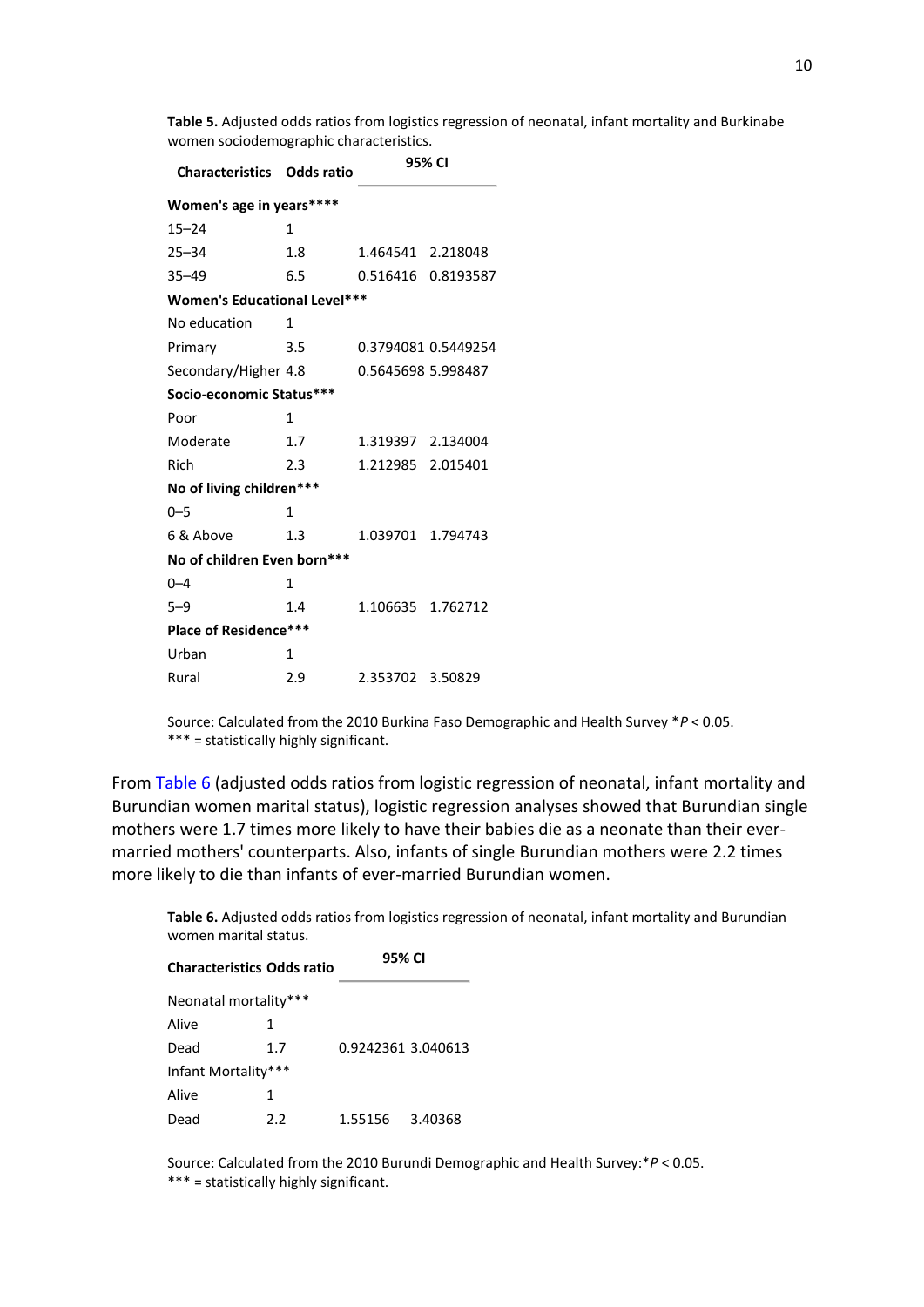In Table 7, when all the variables were controlled for simultaneously, women's age, educational attainment, place of residence, socio-economic status, number of living children and number of children ever born were significantly associated with neonatal and infant mortality. Table 8 shows the adjusted odds ratios from logistic regression of Sierra Leonean women and sociodemographic characteristics.

**Table 7**. Adjusted odds ratios from logistic regression of neonatal, infant mortality and Burundian women sociodemographic characteristics.

| <b>Characteristics Odds ratio</b>   |     | 95% CI           |                   |  |  |  |
|-------------------------------------|-----|------------------|-------------------|--|--|--|
| Women's age in years****            |     |                  |                   |  |  |  |
| $15 - 24$                           | 1   |                  |                   |  |  |  |
| $25 - 34$                           | 1.2 |                  | 1.015177 1.510565 |  |  |  |
| $35 - 49$                           | 3.6 |                  | 2917592 0.4524248 |  |  |  |
| <b>Women's Educational Level***</b> |     |                  |                   |  |  |  |
| No education                        | 1   |                  |                   |  |  |  |
| Primary                             | 1.1 | 9232948 1.269649 |                   |  |  |  |
| Secondary/Higher 5.2                |     | 2.21443 12.54491 |                   |  |  |  |
| Socio-economic Status***            |     |                  |                   |  |  |  |
| Poor                                | 1   |                  |                   |  |  |  |
| Moderate                            | 1.6 |                  | 1.295446 1.867255 |  |  |  |
| Rich                                | 2.3 | 1.931054 2.94516 |                   |  |  |  |
| No of living children***            |     |                  |                   |  |  |  |
| $0 - 5$                             | 1   |                  |                   |  |  |  |
| 6 & Above                           | 1.9 |                  | 1.450702 2.423013 |  |  |  |
| No of children Even born***         |     |                  |                   |  |  |  |
| $0 - 4$                             | 1   |                  |                   |  |  |  |
| $5 - 9$                             | 2.0 |                  | 1.635167 2.453789 |  |  |  |
| Place of Residence***               |     |                  |                   |  |  |  |
| Urban                               | 1   |                  |                   |  |  |  |
| Rural                               | 2.8 |                  | 2.307665 3.455764 |  |  |  |

Source: Calculated from the 2010 Burundi Demographic and Health Survey: \**P* < 0.05. \*\*\* = statistically highly significant.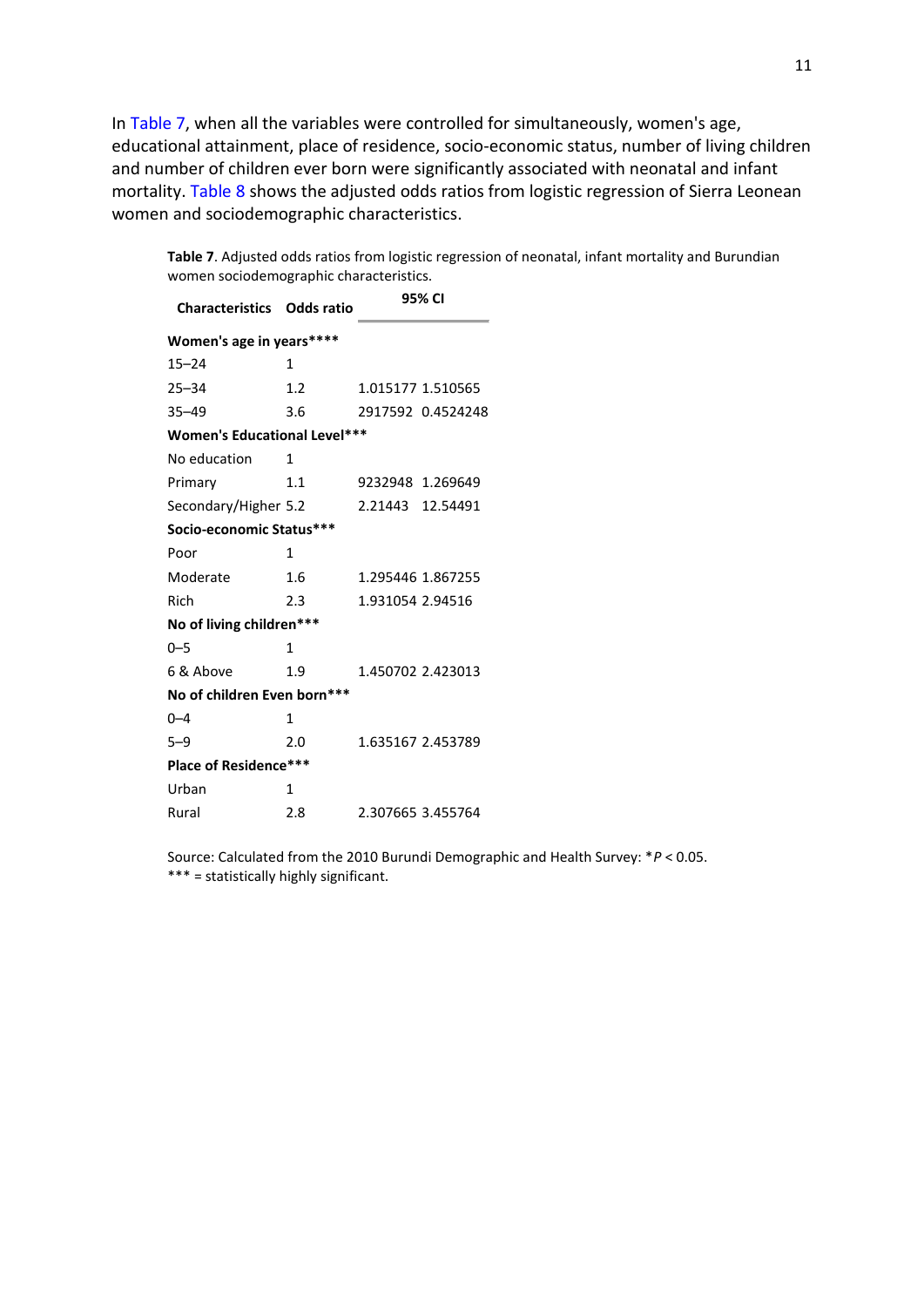**Table 8.** Adjusted odds ratios from logistic regression of Sierra Leonean women and sociodemographic characteristics.

| <b>Characteristics Odds ratio</b>   |     | 95% CI             |           |  |  |  |
|-------------------------------------|-----|--------------------|-----------|--|--|--|
| Women's age****                     |     |                    |           |  |  |  |
| $15 - 24$                           | 1   |                    |           |  |  |  |
| $25 - 34$                           | 2.3 | 1.942573 2.840174  |           |  |  |  |
| $35 - 49$                           | 1.9 | 1.541898 2.375742  |           |  |  |  |
| <b>Women's Educational Level***</b> |     |                    |           |  |  |  |
| No Edu                              | 1   |                    |           |  |  |  |
| Primary                             | 2.4 | 3145186            | 0.4392117 |  |  |  |
| Secondary/Higher 3.7                |     | 1683796            | 0.3652193 |  |  |  |
| Socio-economic Status***            |     |                    |           |  |  |  |
| Poor                                | 1   |                    |           |  |  |  |
| Moderate                            | 3.2 | 6862513            | 1.137644  |  |  |  |
| Rich                                | 5.6 | 0.5702917 1.001807 |           |  |  |  |
| No of living children***            |     |                    |           |  |  |  |
| $0 - 5$                             | 1   |                    |           |  |  |  |
| 6 & Above                           | 1.5 | 1.038835 2.173604  |           |  |  |  |
| No of children Even born***         |     |                    |           |  |  |  |
| $0 - 4$                             | 1   |                    |           |  |  |  |
| $5 - 9$                             | 1.8 | 0.86362            | 1.355627  |  |  |  |
| Place of Residence***               |     |                    |           |  |  |  |
| Urban                               | 1   |                    |           |  |  |  |
| Rural                               | 1.6 | 1.28827            | 1.939514  |  |  |  |

Source: Calculated from the 2010 Sierra Leone Demographic and Health Survey: \**P* < 0.05. \*\*\* = statistically highly significant.

### **Discussion**

The findings of the study showed increased risks of neonatal and infant mortality with single mothers compared with those of ever-married mothers. Factors such as stress and economic hardship, lack of social support, could have been important in accounting for increased risks of neonatal and infant mortality with single mothers.

For instance, stress can weaken a mother's immune system when CRH, a hormone that makes one more focused and ready to spring into action, is over secreted.<sup>46</sup> Research shows that single mothers experience more stressful life events than do married mothers.<sup>47</sup>

The mother's stress can also affect the child, both directly and indirectly. Studies reveal that parenting stress leads to a stricter disciplinary style and less nurturing behaviours toward the child.<sup>48</sup> Mothers who are dissatisfied with their employment status enjoy their children less, are less confident as parents, and have more difficulty controlling their children.<sup>49</sup> These parental behaviours mediate stress into negative influence on the development of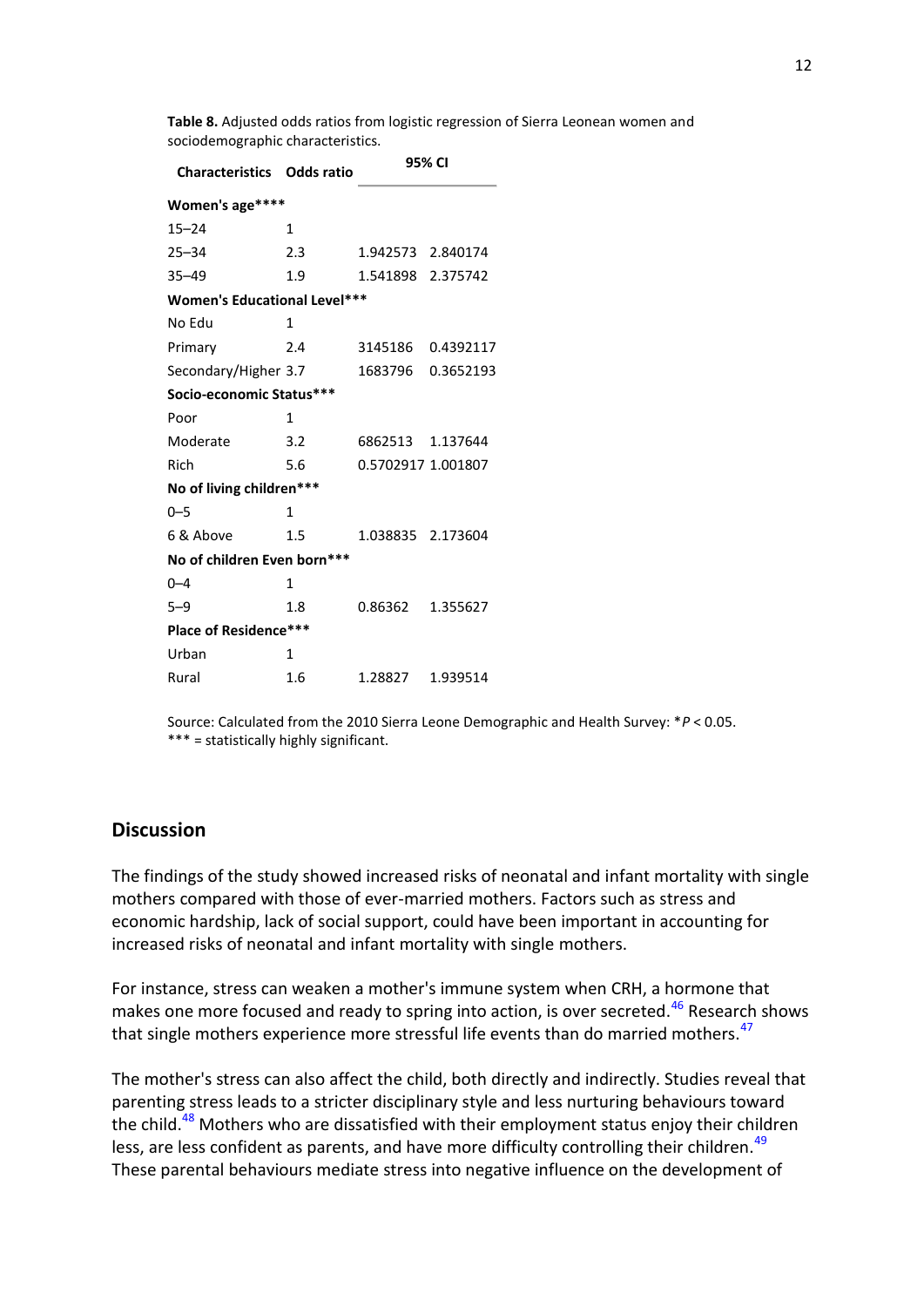the child. Moreover, a recent study shows that parenting stress has a direct impact, independent from parenting practices, on preschool children's social competence $50$ 

A single mother who juggles many responsibilities more readily falls sick, creating an additional strain. For example, a study of various family structures found that single mothers had somewhat lower well-being than did married mothers.<sup>51 and 52</sup> Single mothers face significant difficulty in providing quality child care for their children compared to married women. $53$  One study  $47$  found that a combination of parenting single handedly, financial tension, and strain of over load often lead to neglect of children.

The findings of the study showed a clear effect of maternal age on the risk of neonatal and infant mortality in the three countries. This finding suggest that older women may be at increased risk of neonatal and infant mortality due to common disease associated with older age, such as diabetes and hypertension and complications of pregnancy, such as abruption, which are also associated with increasing maternal age. This finding supports the research findings of Astolfi and Zonta, $54$  who found that the risk of infant mortality was high in older women (35 years and above).

With regard to neonates and infants born to mothers living in rural and urban areas, women in rural were more likely to have their children die as neonates and infants compared to their urban counterparts. This supports<sup>1</sup> argument that cities and towns tend to have lower mortality rates than rural areas, possibly because people residing in rural areas are less educated than their urban counterparts and the distribution of amenities favours the urban areas. Access to drinkable water in the rural areas and easy access to health-care services by members of the community could also reduce risks of neonatal and infant mortality. Availability and access to drinkable water within the community could prevent children from contracting avoidable infections and water-borne diseases, such as diarrhoeal disease and other forms of infections. This study points to the importance of good infrastructure for child survival. This result has established an elevated risk of neonatal and infant mortality for communities in poor socio-economic contexts. This finding also establishes one of the reasons rural areas tend to have poorer child health outcomes than their urban counterparts.

Wealth index covariate is another important determinant of infant and child mortality that was established in this study. Mothers of the poor wealth quintile reported the highest rate of neonatal and infant mortality in the three countries. This corroborates previous findings, which established that socio-economic factors such as education, occupation and wealth index are more important in infancy than childhood.<sup>55</sup> This inequity is a composite of many factors, including economic access to antibiotics and other drugs from private venders, where a wealthy family often has a better access in addition to better nutrition and improved housing since access to antibiotics plays an important role in newborn survival.

Maternal educational background was another predictor of neonatal and infant mortality both bivariate and multivariate level across the three countries. Mothers with secondary/higher education were less likely to have their neonates and infants die compared to mothers with no educations. This supports previous studies showing that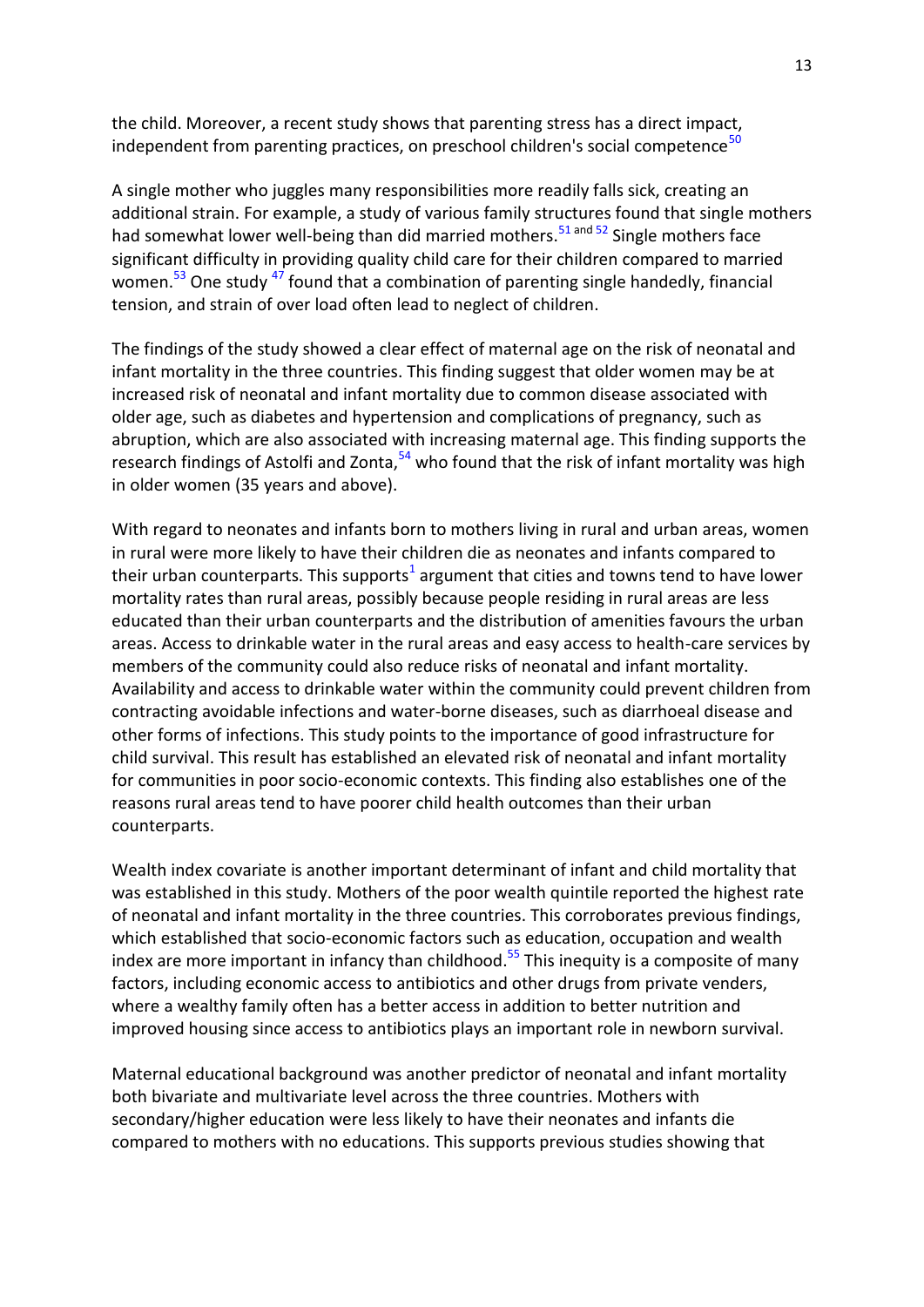maternal and paternal education are among the most important factors associated with infant survival. $<sup>1</sup>$ </sup>

With regard to the number of living children at both bivariate and multivariate level across the three countries. Mothers with more than 1–4 children in households were more likely to have their neonates and infants die as neonates and infant. This finding supports other studies;<sup>1 and 21</sup> their study found that the number of living children and children ever-born are among the most important factors associated with infant survival. The result suggests that the propensity for neonates and infants to survive declines as the number of living children increases.

# **Conclusion**

Results from the logistic regression models across the three countries showed maternal marital status, maternal age, place of residence, number of children ever-born, maternal educational background were statistically associated with neonatal and infant mortality in Sierra Leone, Burkina Faso, and Burundi. The findings of this study have expanded on earlier research that implicated malnutrition, infection, dehydration and diarrhoea in neonatal and infant mortality in SSA. As rate of neonatal and infant mortality remains high in SSA, single mothers-to-be may be targeted with the goal of educating, increasing awareness, and providing resources for proper obstetrical and maternal care.

# **Author statements**

# **Ethical approval**

This study was based on secondary analysis of an existing dataset with all participant identifiers removed. For Burundi, the survey instruments received ethical approval from the Institut de Statistiques et d'Études Économiques du Burundi (ISTEEBU)/Ministère des Finances et de la Planification du Développement Economique, and the Institut National de Santé Publique (INSP)/Ministère de la Santé Publique et de la Lutte contre le Sida. While for Sierra Leone, the survey instruments received ethical approval from the Statistics Sierra Leone (SSL) and the Ministry of Health and Sanitation (MOHS). For Burkina Faso, the survey instruments received ethical approval from the Institut National de la Statistique et de la Démographie (INSD) of the Ministry of Economy and Plan (MOEP) and the Ministry of Health (MOH). All of the selected countries were supported by the Ethics Committee of the Opinion Research Corporation of Macro International Inc., Calverton, MD, USA. Permission to use the datasets of the selected countries for this study was obtained from ICF Macro Inc.

# **Funding**

No funding was received for the study.

### **Competing interests**

No competing interest.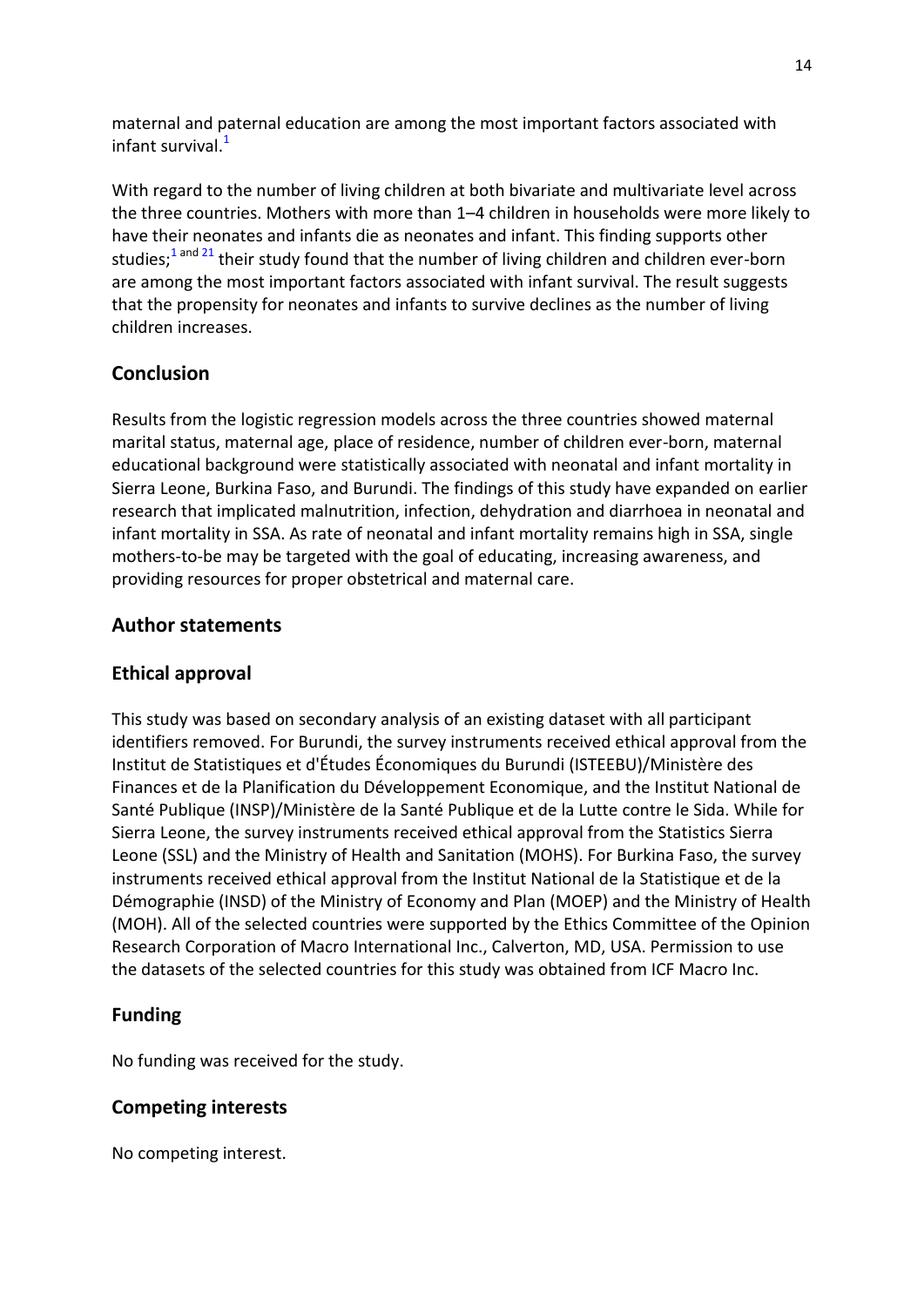## **References**

- 1. Izugbara C. Whose Child is dying? Household characteristics and under-five mortality in Nigeria. *South Afr J Child Health* 2014;8(1):16-22.
- 2. Sania A, et al. The contribution of preterm birth and intrauterine growth restriction to infant mortality in Tanzania. *Paediatr Perinat Epidemiol* 2014;28(1):23-31.
- 3. Aigbe GO, Zannu AE. Differentials in infant and child mortality rates in Nigeria: evidence from the six geopolitical zones. *Inter J Hum Soc Sci* 2012 2000;2(16):14. 206.
- 4. Ogunjuyigbe PO. Under-five mortality in Nigeria: perception and attitudes of the Yorubas towards the existence of Abiku". *Demogr Res* 2004;11(2):43-56.
- 5. Hallett TB, et al. Measuring and correcting biased child mortality statistics in countries with generalized epidemics of HIV infection. *Bull World Health Organ* 2010;88(10):761-8.
- 6. Griffiths P, et al. A tale of two continents: a multilevel comparison of the determinants of child nutritional status from selected African and Indian regions. *Health Place* 2004;10(2):183-99.
- 7. Garenne M, Ronsmans C, Campbell H. The magnitude of mortality from acute respiratory infections in children under 5 years in developing countries. *World Health Stat Q* 1992;45:180.
- 8. Hargreaves S. Time to right the wrongs: improving basic health care in Nigeria. *Lancet* 2002;359(9322):2030-5.
- 9. Van Malderen C, et al. Contributing determinants of overall and wealth-related inequality in under-5 mortality in 13 African countries. *J Epidemiol Community Health* 2013;67(8):667-76.
- 10. Bumpass LL, Raley RK. Redefining single-parent families: cohabitation and changing family reality. *Demography* 1995;32(1):97-109.
- 11. United Nations. *The millennium development goals*. United Nations. Available from: http://www.un.org/millenniumgoals; 2008 [accessed 11 February 2016].
- 12. UNICEF. *Committing to child survival: a promise renewed* (progress report 2012). New York: UNICEF; 2013.
- 13. Wand H, Whitaker C, Ramjee G. Geoadditive models to assess spatial variation of HIV infections among women in Local communities of Durban, South Africa*. Int J Health Geogr* 2011;10(1):28.
- 14. Kanjala C, et al. Spatial and temporal clustering of mortality in Digkale HDSS in rural northern South Africa. *Glob Health Action Suppl* 2010;1:59-63.
- 15. Schell CO, et al. Socioeconomic determinants of infant mortality: a worldwide study of 152 low-, middle-, and high-income countries*. Scand J Public Health* 2007;35(3):288e97.
- 16. Sastry N. What explains rural-urban differentials in child mortality in Brazil? *Soc Sci Med* 1997;44(7):989-1002.
- 17. Rutstein SO. Factors associated with trends in infant and child mortality in developing countries during the 1990s. *Bull World Health Organ* 2000;78(10):1256-70.
- 18. Wang L. Determinants of child mortality in LDCs: empirical findings from demographic and health surveys. *Health policy* 2003;65(3):277-99.
- 19. Chatterjee S, Saha S. A study on knowledge and practice of mothers regarding infant feeding and nutritional status of under-five children attending immunisation clinic of a medical College*. Internet J Nutr Wellness* 2008;5(1).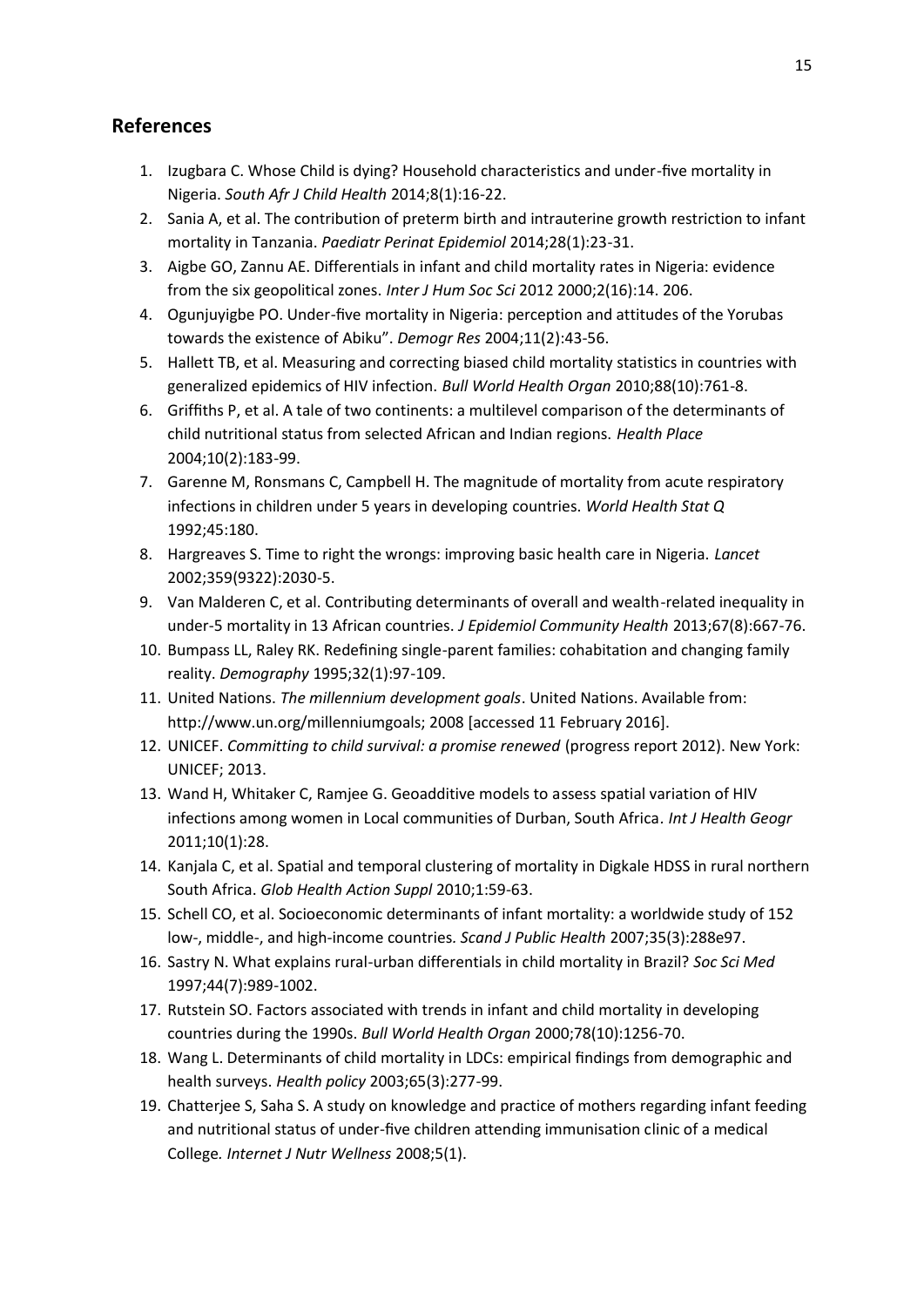- 20. Chen A, Rogan WJ. Breastfeeding and the risk of postneonatal death in the United States. *Pediatrics* 2004;113(5):e435-9.
- 21. Rajaratnam JK, et al. Neonatal, postneonatal, childhood, and under-5 mortality for 187 countries, 1970-2010: a systematic analysis of progress towards Millennium Development Goal 4. *Lancet* 2010;375(9730):1988-2008.
- 22. Briggs GG, Freeman RK, Yaffe SJ. *Drugs in pregnancy and lactation: a reference guide to fetal and neonatal risk.* Lippincott Williams & Wilkins; 2012.
- 23. Akinyemi JO, Bamgboye EA, Ayeni O. New trends in under-five mortality determinants and their effects on child survival in Nigeria: a review of childhood mortality data from 1990- 2008. *Afr Popul Stud* 2013;27(1):25-42.
- 24. Osuorah D, et al. Effect of maternal exposure to intimate partner violence on under-five mortality in Nigeria. *Nigerian Journal of Paediatrics*. 2012;39(3):97-104.
- 25. Silverman JG, et al. Gender-based disparities in infant and child mortality based on maternal exposure to spousal violence: the heavy burden borne by Indian girls. *Archives Pediatr Adolesc Med* 2011;165(1):22-7.
- 26. Ziaei S, Naved RT, Ekstr€om EC. Women's exposure to intimate partner violence and child malnutrition: findings from demographic and health surveys in Bangladesh. *Maternal Child Nutr* 2012;10:347-59.
- 27. Kiernan K, Pickett KE. Marital status disparities in maternal smoking during pregnancy, breastfeeding and maternal depression. *Soc Sci Med* 2006;63(2):335-46.
- 28. Garenne M, Tollman S, Kahn K. Premarital fertility in rural South Africa: a challenge to existing population policy. *Stud Fam Plan* 2000;31(1):47-54.
- 29. Steele F, Sigle-Rushton W, Kravdal Ø. Consequences of family disruption on children's educational outcomes in Norway. *Demography* 2009;46(3):553-74.
- 30. Osborne C, Berger LM, Magnuson K. Family structure transitions and changes in maternal resources and well-being. *Demography* 2012;49(1):23-47.
- 31. Gage AJ, Njogu W. *Gender inequalities and demographic behavior: Ghana/Kenya*; 1994.
- 32. Cnattingius S. The epidemiology of smoking during pregnancy: smoking prevalence, maternal characteristics, and pregnancy outcomes. *Nicotine Tob Res* 2004;6(Suppl. 2):S125- 40.
- 33. Izugbara C. Household characteristics and unintended pregnancy among ever-married women in Nigeria. *Soc Med* 2013;8(1):4-10.
- 34. Clark S, Hamplová D. Single motherhood and child mortality in sub-Saharan Africa: a life course perspective. *Demography* 2013;50(5):1521-49.
- 35. Buvinic M, Gupta GR. Female-headed households and female-maintained families: are they worth targeting to reduce poverty in developing countries? *Econ Dev Cult change* 1997;45(2):259-80.
- 36. Posel DR. Who are the heads of household, what do they do, and is the concept of headship useful? an analysis of headship in South Africa. *Dev South Afr* 2001;18(5):651-70.
- 37. Brown GW, Moran PM. Single mothers, poverty and depression. *Psychological medicine*. 1997;27(01):21-33.
- 38. Gabel S. Behavioral problems in sons of incarcerated or otherwise absent fathers: the issue of separation. *Fam Process* 1992;31(3):303-14.
- 39. Edleson JL. The overlap between child maltreatment and woman battering. *Violence against women* 1999;5(2):134-54.